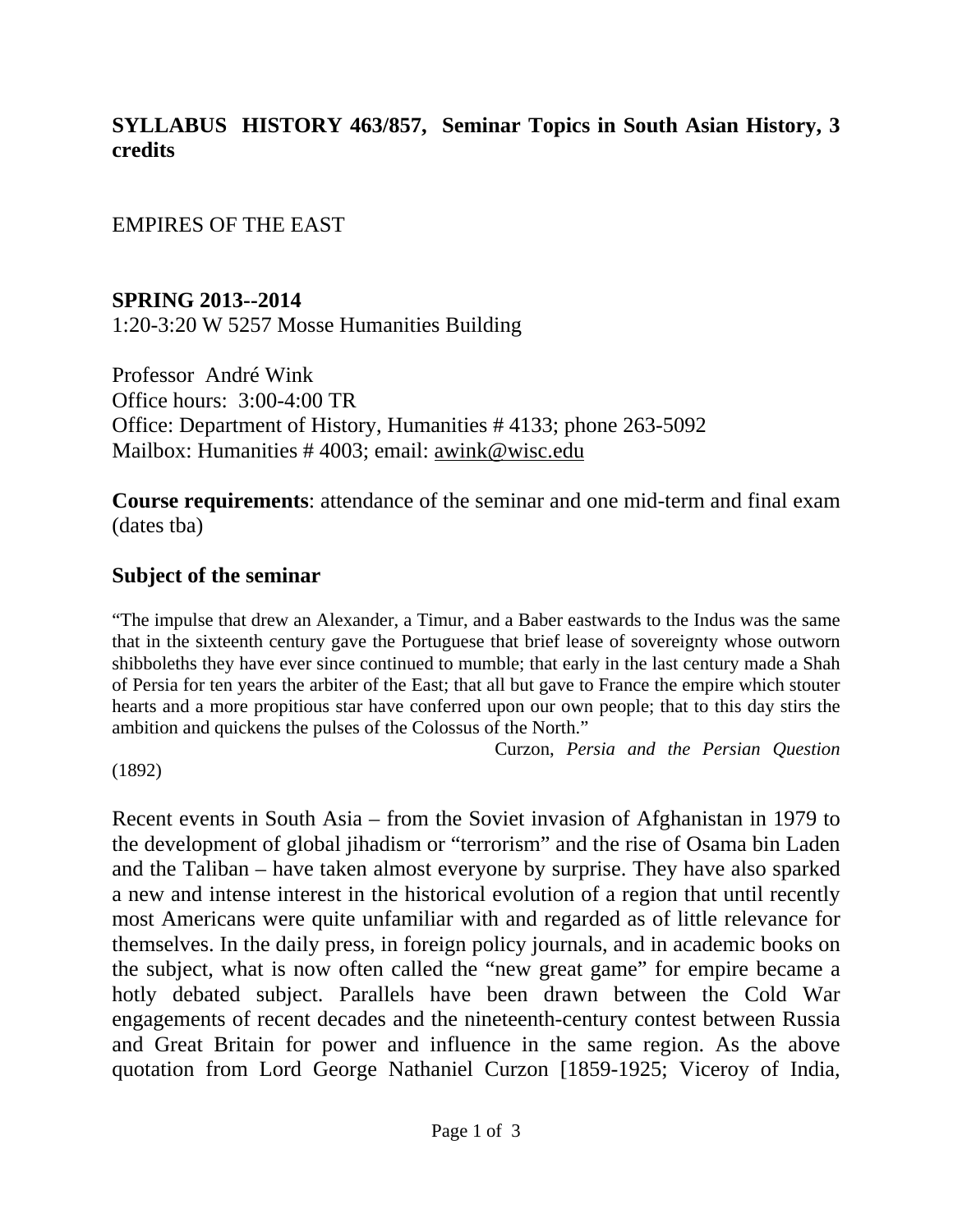1899-1905] illustrates, the struggle for empire in South Asia has been depicted as something that was historically inevitable and of all ages – proof, if any were needed, of the old adage that "geography is destiny." But where does this inevitability come from? And what does it bode for the future of the region? Will America, now that it has been drawn into it, be just another, the latest, empire to become "the arbiter of the East"? In this seminar we will explore these, and related issues, in five parts.

## **I. Geography and history**

Required reading: A.Wink, 'From the Mediterranean to the Indian Ocean: Medieval History in Geographic Perspective,' *Comparative Studies in Society and History,* 44, 3 (July, 2002).

## **II. The Turko-Mongol empires**

Required reading: D. Morgan, *The Mongols* (Oxford, 2007); A. Wink, *Akbar* (Oxford, 2008).

# **III. The Indian Ocean and global trade**

Required reading: K. N. Chaudhuri, *Trade and Civilisation in the Indian Ocean: An Economic History from the Rise of Islam to 1750* (Cambridge, 1985), chapters 1-5.

### **IV. Modern imperialism and the Great Game**

Required reading: D. Fromkin,'The Great Game in Asia,' *Foreign Affairs* (Spring 1980); K. E. Meyer, *The Dust of Empire: The Race for Mastery in the Asian Heartland* (New York, 2003).

### **V. The Rise of Asian Superpowers: Turkey, Iran, India, and China in the 21st Century**

Required reading: S. Kinzer, *Reset: Iran, Turkey, and America's Future* (New